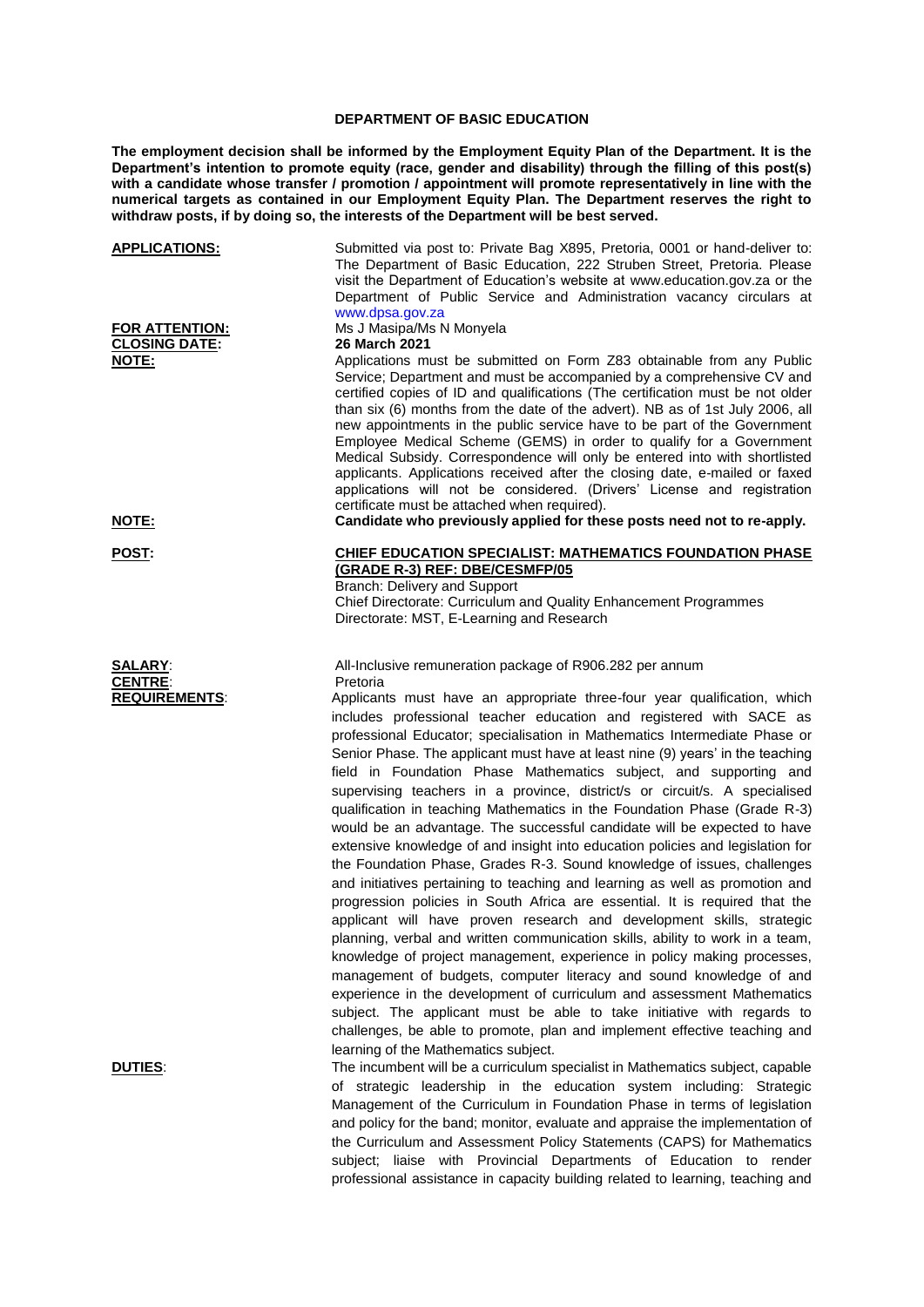assessment in the Mathematics subject; conceptualise, design and manage projects for Mathematics subject within the Department's line function; engage with relevant role players and stakeholders; develop materials for the Mathematics subject; write reports, submissions, speeches and policy documents; and any other duties deemed necessary and appropriate from time to time.

**ENQUIRIES:** Ms J Masipa Tel No: 012 357 3295/Ms N Monyela Tel No: (012) 357 3294

## **POST: CHIEF EDUCATION SPECIALIST: TECHNOLOGY, CODING AND ROBOTICS SUBJECTS IN GENERAL EDUCATION AND TRAINING BAND (GRADE 4-9) REF: DBE/CESTCRSGETB/04** Branch: Delivery and Support

Chief Directorate: Curriculum and Quality Enhancement Programmes Directorate: MST, E-Learning and Research

**SALARY**: All-Inclusive remuneration package of R906.282 per annum

**REQUIREMENTS:** Applicants must have an appropriate three-four year qualification which includes professional teacher education and registered with SACE as professional Educator; specialisation in Mathematics Intermediate Phase or Senior Phase. Applicants must be registered with SACE as a professional educator. The applicant must have at least nine (9) years' in the teaching field, including management experience in the General Education and Training (GET) Technology, Coding and Robotics subjects, and supporting and supervising teachers in a province, district/s or circuit/s. A specialised qualification in teaching Technology, Coding and Robotics subjects in the General Education and Training (Grade R- 9) would be an advantage. A basic qualification in Coding and/or Robotics would be an added advantage. The successful candidate will be expected to have extensive knowledge of and insight into education policies and legislation for GET band, Grades R-9. Sound knowledge of issues, challenges and initiatives pertaining to teaching and learning as well as promotion and progression policies in South Africa are essential. It is required that the applicant will have proven research and development skills, strategic planning, verbal and written communication skills, ability to work in a team, knowledge of project management, experience in policy making processes, management of budgets, computer literacy, basic coding and/or programming skills and sound knowledge of and experience in the development of curriculum and assessment in Coding, Robotics and Technology subjects. The applicant must be able to take initiative with regards to challenges, be able to promote, plan and implement effective teaching and learning of the Coding, Robotics and Technology subjects.

**DUTIES:** The incumbent will be a curriculum specialist in Coding, Robotics and Technology subjects, capable of strategic leadership in the education system including: Strategic Management of the Curriculum in the Intermediate and Senior Phases in terms of legislation and policy for the GET band; monitor, evaluate and appraise the implementation of the Curriculum and Assessment Policy Statements (CAPS) for Coding, Robotics and Technology subjects; liaise with Provincial Departments of Education to render professional assistance in capacity building related to learning, teaching and assessment in the Mathematics subject; conceptualise, design and manage projects for Coding, Robotics and Technology subjects within the Department's line function; engage with relevant role players and stakeholders; develop materials for the Coding, Robotics and Technology subjects; write reports, submissions, speeches and policy documents; and any other duties deemed necessary and appropriate from time to time.

**NOTE:** All Shortlisted candidates will be expected to demonstrate their skills in a short task as part of the interview and will subjected to a security clearance.

**CLOSING DATE:** 26 March 2021

**CENTRE:** Pretoria